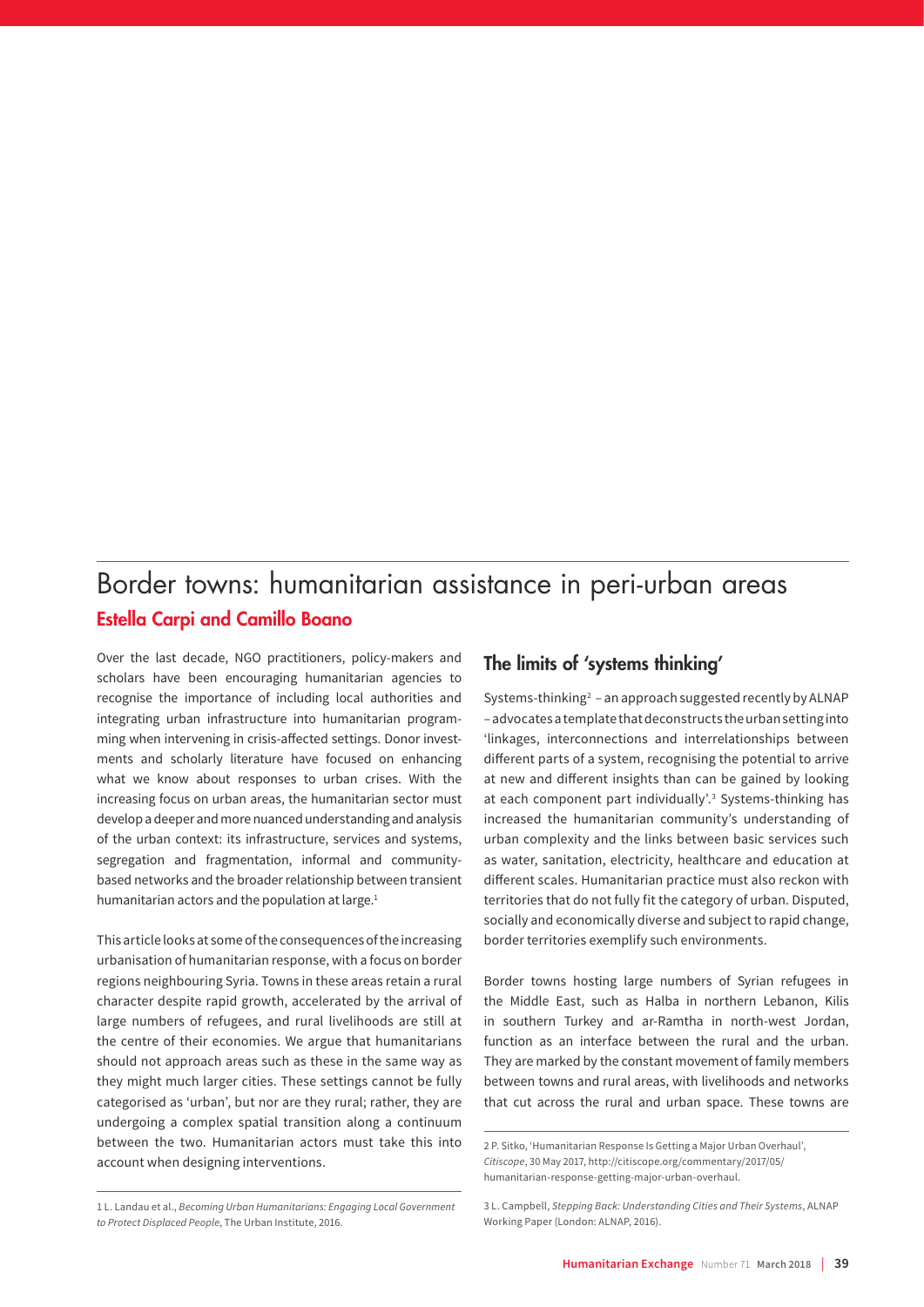socially and economically heterogeneous. Peri-urban areas are a mosaic of agricultural and urban ecosystems, and affected by the material and energy flows urban and rural areas demand. They are socially and economically heterogeneous and subject to rapid change. Small farmers, informal settlers, industrial entrepreneurs and urban middle class commuters may all coexist in the same territory, but with different and often competing interests, practices and perceptions.4 A lack of systematic planning has meant that these towns have grown organically, with a proliferation of unauthorised and unregulated housing and limited infrastructure development.5

## Examples from Syria's neighbourhood

It is perhaps not surprising that, while people move to cities, they often continue with rural livelihood and survival strategies, such as cultivating vegetables and fruit in the streets, as is currently happening in Syria.<sup>6</sup> Likewise, some urban refugee newcomers still work in surrounding fields to earn a living, as most of the job opportunities in these small border economies are in agriculture. Given constrained urban markets and local labour economies, livelihood programming around Syria's borders has also centred on rural activities.

The traditionally short-term timeframes of humanitarian action are unlikely to have a sustained impact in addressing urban change and preserving local rural capital, and close collaboration with long-term development actors and urban authorities is therefore necessary. Similarly, striking the right balance between urban and rural approaches requires longer timeframes. For instance, in Halba – capital of Akkar governorate in northern Lebanon, the country's poorest region – humanitarian livelihood programmes began to focus on enhancing urban livelihoods in 2014, three years after the start of the Syrian refugee crisis. City cleaning projects run by the Danish Refugee Council and the International Rescue Committee employ vulnerable citizens and migrants and contribute to improving the urban environment. However, the temporary character of refugee labour reflects the limits of short-term urban improvement work. Collaboration between urban authorities, service providers and humanitarian agencies needs to be long-term if humanitarian action is to support the creation of well-functioning public infrastructure (e.g. waste management, access to water). Supposedly 'urban' Syrian refugees interviewed in Halba in the winter of 2017<sup>7</sup>

affirmed that rural livelihood programmes were better able to provide them with sustainable income than urban livelihood programmes. While a large proportion of urban livelihood projects focus on making refugees employable in hairdressing and beauty salons or food groceries, Lebanese law allows them to work only in construction, gardening, cleaning and agriculture.

In the southern Turkish border town of Kilis, UNDP is helping municipal authorities improve local service delivery in waste management and recovery. Like Halba, this area received a large influx of Syrian refugees from 2011 and, although relatively developed,<sup>8</sup> the town was not equipped to accommodate the additional needs created by the refugees and by the corresponding influx of humanitarian actors. UN High Commissioner for Refugees (UNHCR) livelihood programmes initially did not address the need to strengthen urban infrastructure, instead focusing largely on agricultural activities (olive-picking) in the surrounding countryside as urban job opportunities for refugees and vulnerable citizens were rare. 'I'm now concerned that our livelihood projects in the olive groves may be reduced, as most of the funding now comes from outside with the purpose of improving the city', stated one local NGO worker.<sup>9</sup>

Unlike both Kilis and Halba, in ar-Ramtha in north-west Jordan humanitarian support has been directed towards agriculture. While this is appropriate in a context where state and NGO support has historically favoured urban dwellers over farmers, and where a large proportion of food needs is met on international markets rather than through domestic production, urban systems are under increasing strain from the refugee influx, suggesting the need for a better balance between support for urban and rural ways of life. In rural areas, some humanitarian programmes have sought to support local businesses by arranging sales of small-scale and homemade products, or by purchasing relief items from local producers. In cities, programmes have primarily supported large-scale businesses.10

## What are the risks of the urban shift in peri-urban settings?

While it is paramount to improve humanitarian capacities to better address off-camp populations, life outside camps needs to be considered and approached not exclusively as 'urban', but as a complex coexistence of small farmers, informal settlers, industrial entrepreneurs and urban middle-class commuters, with different livelihoods trajectories in the same space. While

<sup>4</sup> Few institutions can address both urban and rural activities (A. Allen and J. Davila, *Mind the Gap! Bridging the Rural–Urban Divide*, 2002, [http://discovery.](http://discovery.ucl.ac.uk/38/1/DPU_allen_davila_bridging_rural_urban.pdf)) [ucl.ac.uk/38/1/DPU\\_allen\\_davila\\_bridging\\_rural\\_urban.pdf\)](http://discovery.ucl.ac.uk/38/1/DPU_allen_davila_bridging_rural_urban.pdf)).

<sup>5</sup> C. Tacoli, G. McGranahan and D. Satterthwaite, *Urbanisation, Rural–Urban Migration and Urban Poverty* (London: IIED Publications, 2015).

<sup>6</sup> See [http://www.atlanticcouncil.org/blogs/syriasource/factors-driving-the](http://www.atlanticcouncil.org/blogs/syriasource/factors-driving-the-destruction-of-syria-s-natural-heritage)[destruction-of-syria-s-natural-heritage](http://www.atlanticcouncil.org/blogs/syriasource/factors-driving-the-destruction-of-syria-s-natural-heritage).

<sup>7</sup> Interviews conducted by Estella Carpi with Syrian refugees living in Halba, February and March 2017.

<sup>8</sup> F. Yirmibesoglu et al., 'Life In Kilis with Its Traditional Urban Fabric and Houses', *Current Urban Studies*, 3, 2015.

<sup>9</sup> Interview conducted by Estella Carpi with a local NGO practitioner working in Kilis. Gaziantep, 13 August 2017.

<sup>10</sup> Interview with the leader of the Akkar Traders' Association, Halba, 8 March 2017; interview with an international NGO worker in Kilis. Gaziantep, 2 August 2017.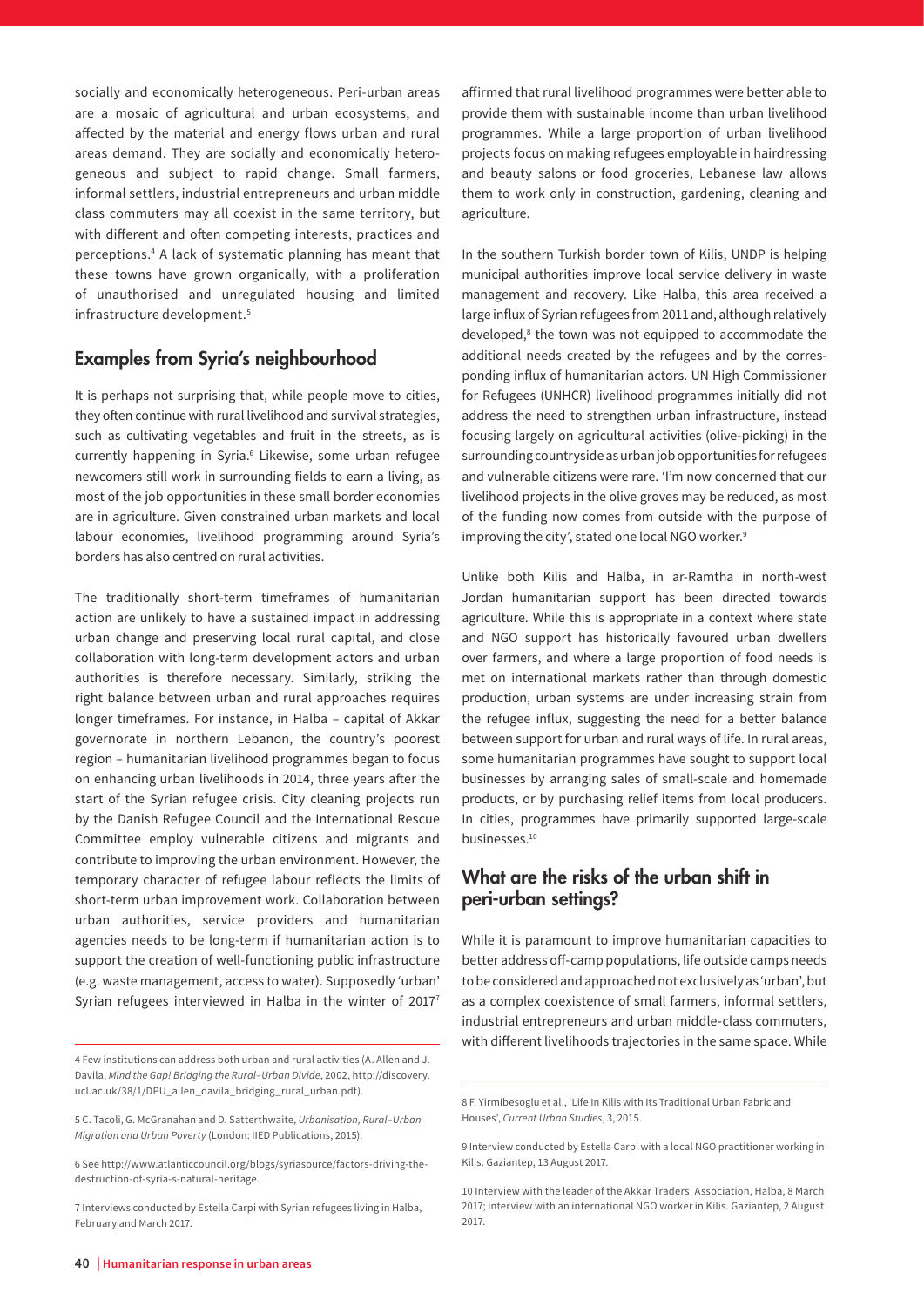

Turkish workers load bags of flour provided by the Turkish Red Crescent onto a truck bound for Syria at the border in Kilis, Turkey. *© Lynsey Addario/The New York Times*

urban areas are necessarily complex, that complexity is not necessarily captured by the 'urban' definition. Hence, efforts should not merely be focused on how humanitarian actors can better support the people they assist, but rather on designing interventions that take into consideration the functioning of rural and urban areas as systems, and the relationships between them. This demands creative management of both problems and opportunities arising from the meeting of urban and rural activities. 'Land use policies that help to enhance livelihoods and promote a better use of scarce resources and urban waste are crucial. Equally important are appropriate policies concerning basic infrastructure, training, information and improved governance'.<sup>11</sup> Urban programming requires a multi-scale, multi-lens approach.

There is a risk that the humanitarian system's current interest in developing urban capacity in areas affected by crisis may fade when the crisis abates and the humanitarian machinery scales down or moves on. Urban development and capacitybuilding should not be addressed only in the wake of refugee influxes, but rather need to become long-term objectives for development actors and local authorities. The 'urban shift' also risks being exclusive, leading to the neglect of rural livelihood programmes and inappropriate approaches to

the complex systems and spaces at the peri-urban interface. The case of ar-Ramtha – which, unlike Halba and Kilis, rather represents a 'rural shift' – even so shows how diverse ways of life that cut across rural and urban spaces can be neglected.

Care is therefore required to avoid approaching spaces outside camps in a rigid, two-fold way: either 'urban' or 'rural'. The three examples presented here highlight the importance of following trajectories<sup>12</sup> of urban and rural change during and after crises. In border areas, rural areas and resources are inevitably intertwined with urban spaces and resources, with direct implications for planning and for the development of humanitarian policies that reflect spatial diversity and territorial and institutional variety.

**Estella Carpi** is a Postdoctoral Research Associate with the Migration Research Unit (Department of Geography), University College London. **Camillo Boano** is Professor of Urban Design and Critical Theory and Co-Director of the UCL Urban Laboratory, The Bartlett Development Planning Unit, University College London.

12 R. Lambert and A. Allen, 'Participatory Mapping to Disrupt Unjust Urban Trajectories in Lima' in P. Imperatore and A. Pepe, *Geospatial Technology. Environmental and Social Applications* (London: InTechOpen, 2016); and V. Castano-Broto, 'Energy Landscapes and Urban Trajectories towards Sustainability', *Energy Policy*, 108, 2017.

<sup>11</sup> Allen and Davila, *Mind the Gap!*.